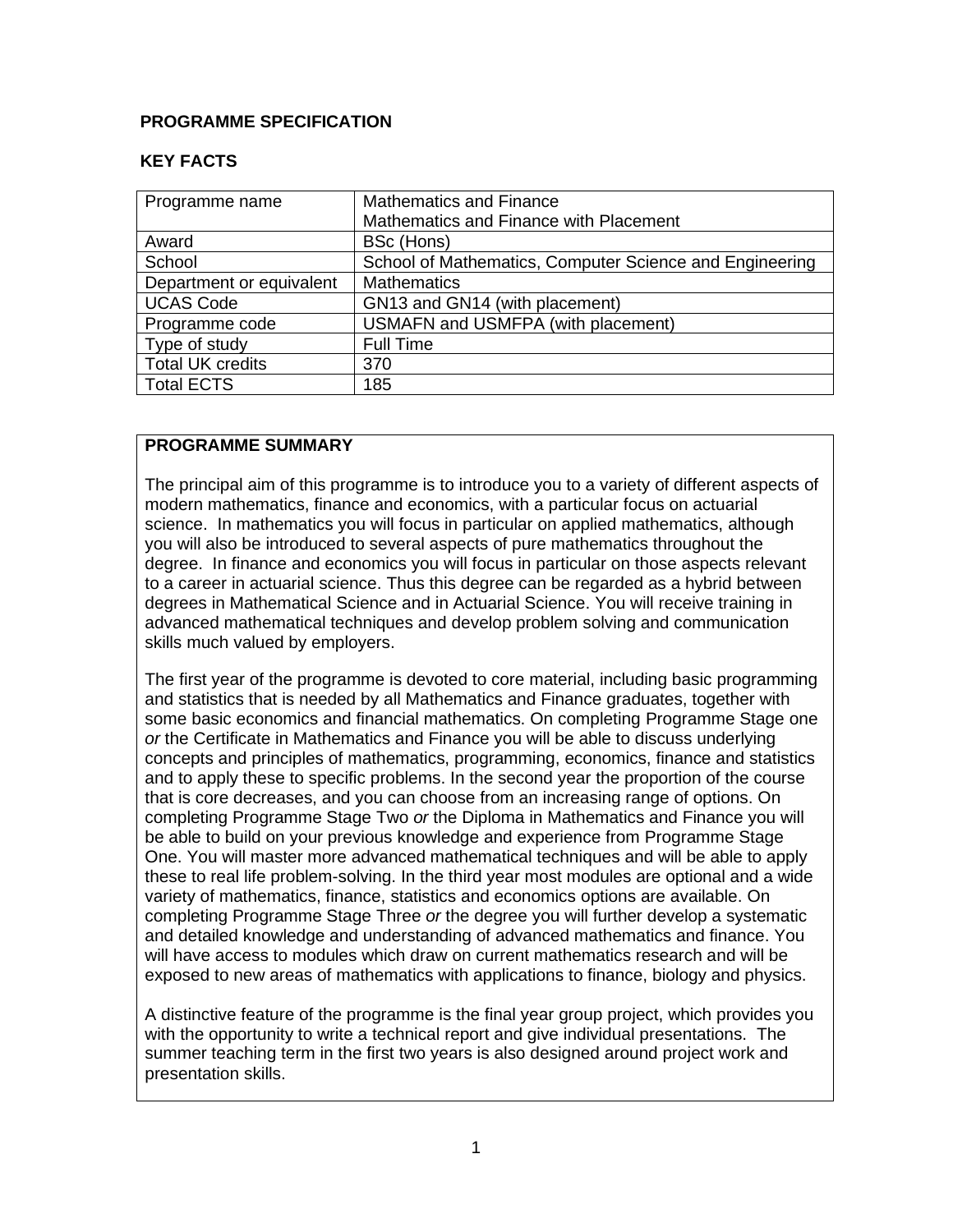The programme is undertaken full time, for either three years or four years with an industrial placement during the third year. At the end of the first year it is also possible to transfer to the BSc in Mathematics or Mathematics with Finance and Economics.

Aims

1. To develop in you a comprehensive knowledge of mathematics and a good knowledge of topics in actuarial science.

2. To develop in you the ability to communicate their knowledge and understanding effectively.

3. To prepare you to enter postgraduate studies at the masters level in mathematics, actuarial science, and other closely related subjects.

4. To provide you with the basic knowledge and skills to analyse and solve mathematically based problems.

5. To enable you to cast and solve real-world problems in a mathematical framework.

6. To enable you to appreciate the universal nature of mathematics, a subject with no international boundaries.

# **WHAT WILL I BE EXPECTED TO ACHIEVE?**

**On successful completion of this programme, you will be expected to be able to:**

Knowledge and understanding:

- demonstrate a detailed knowledge of the major ideas of pure mathematics.
- demonstrate a comprehensive knowledge of mathematical methods and be able to apply these to a range of associated problems.
- demonstrate a detailed knowledge of the major topics of numerical mathematics, applied and applicable mathematics, computational mathematics, statistics and probability.
- demonstrate a comprehensive knowledge of economic theory, both micro and macro.
- demonstrate an understanding and detailed knowledge of a wide range of financial structures, and of the related statistical processes.

## Skills:

- communicate in symbolic and written form and using oral presentations.
- differentiate and integrate a comprehensive range of mathematical functions and carry out basic calculus, applying the same to suitable problems.
- apply core concepts and principles in well-defined contexts, showing judgement in the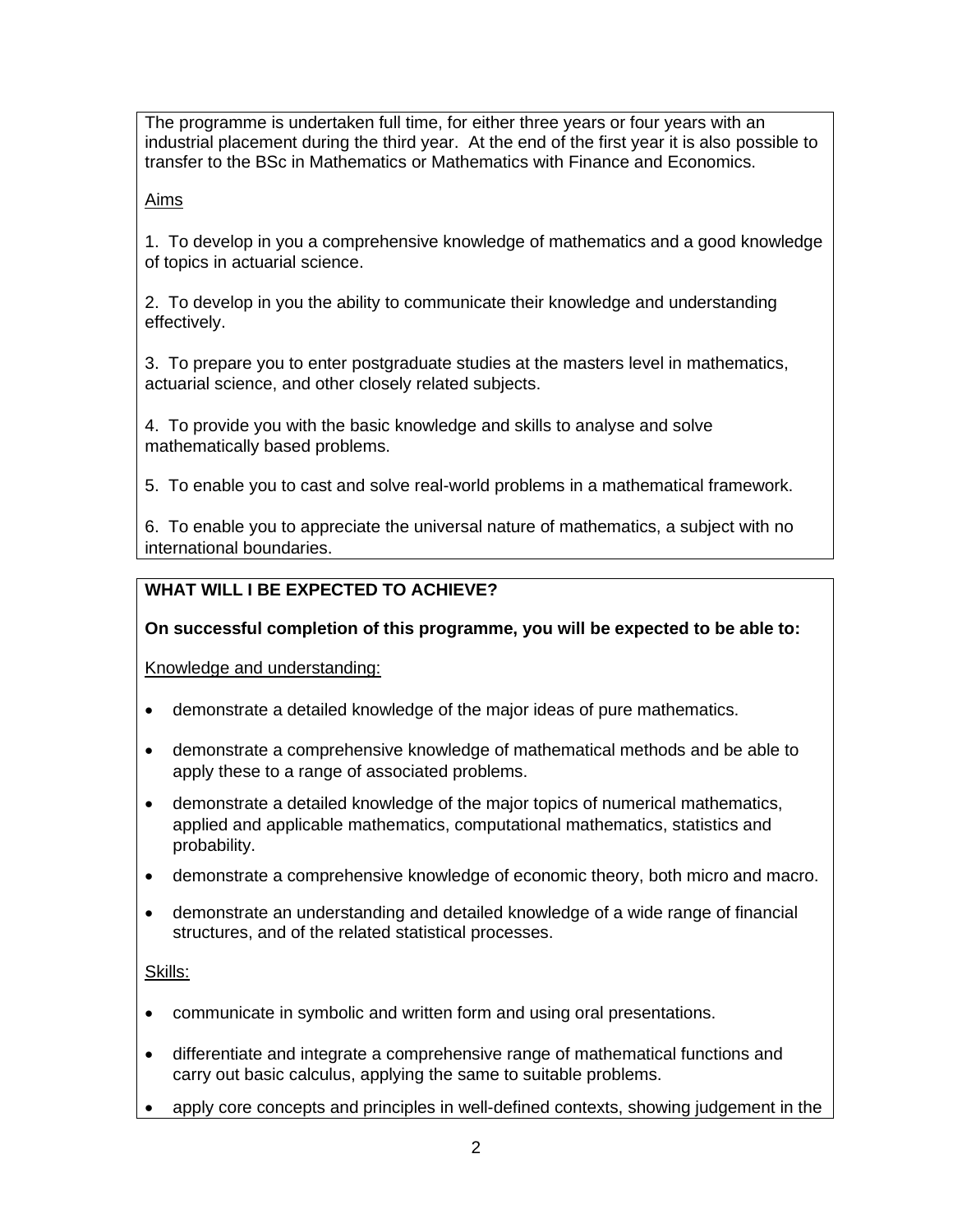selection and application of tools and techniques.

- use your knowledge of computing to construct programmes in order to solve mathematical and non- mathematical problems.
- solve and analyse differential equations using standard analytical and numerical methods.
- comprehend problems, formulating them mathematically and obtaining solutions by appropriate methods.
- acquire an ability to apply mathematics to real world problems, especially in finance.
- understand logical arguments, identifying the assumptions and conclusions made.
- manipulate matrices and vectors and be able to analyse problems involving the same using general methods.
- show confidence in calculating and manipulating mathematics within the context of the core modules in mathematics, statistics and computing.
- apply mathematical methods to a variety of problems.
- demonstrate the basic skills in statistics to be able to understand and formulate a data based problem in statistical terms.
- display a qualitative approach to problems encountered in finance and economics.
- discuss problems in economics using the appropriate language and mode of thinking.
- discuss problems in finance using the appropriate language and mode of thinking.
- apply statistical methods to problems in finance.
- work effectively in a team

### Values and attitudes:

- demonstrate the value of logical thought with respect to mathematical problems.
- follow, with rigour, an analytical approach towards problems.

This programme has been developed in accordance with the QAA Subject Benchmark for Mathematics, Statistics, and Operational Research.

### **HOW WILL I LEARN?**

Teaching and Learning methods are designed to foster your knowledge of and enthusiasm for the subject and stimulate engagement and participation in the learning process. They encourage learning in depth and encourage you to reflect on and take responsibility for your own learning and to develop your academic self-confidence.

The majority of courses are taught using lectures. These are supported through tutorials,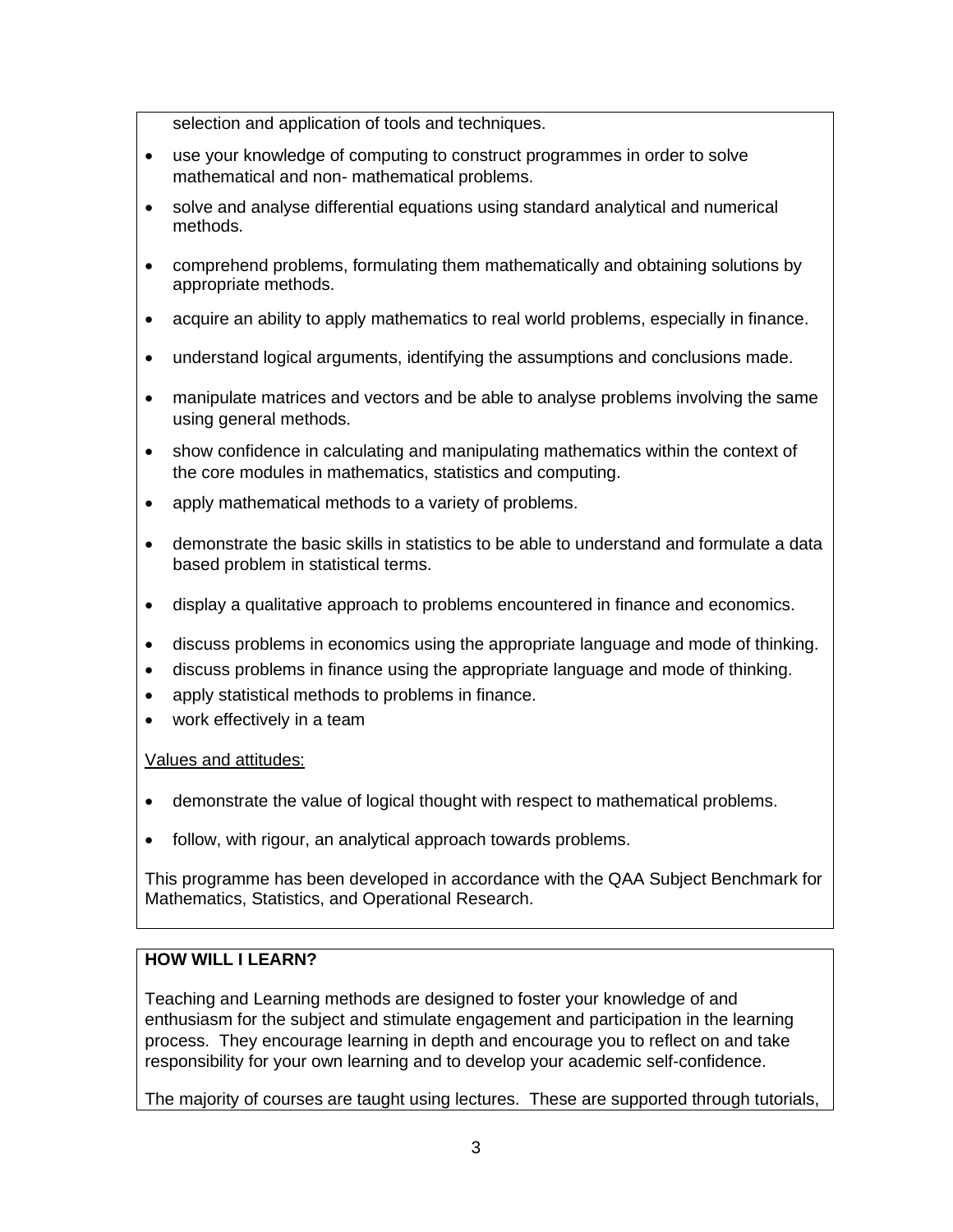laboratories and examples classes where appropriate. Details can be found in the individual module specifications.

Lectures are the principal introduction to new material. They are relatively formal in style and are presented to the whole student group or sometimes to more than one group together. Each lecture is of 50 minutes duration with the timetable based on units of one hour to allow for short breaks. Full, prompt attendance is expected.

For tutorials, groups are much smaller and provide opportunities for you to work on problems and exercises connected with the lecture courses. This also provides an additional opportunity for staff to help you with questions arising from the lectures.

Laboratories provide you with the opportunity to practice computational and programming techniques, and to seek practical help from a tutor.

In addition to the taught elements of the programme, which on average require around 12-15 contact hours per week, there will be the need for private study. This time will be spent working on background reading, revision of notes, work on tutorial problems, coursework and individual or group work on projects including the major project in Programme Stage 3.

The academic year consists of two eleven week teaching periods, a three week summer teaching period, and two main examination periods. You are expected to undertake around 30 hours per week of private study spread over a rather longer period than the contact hours, to account for reflective learning weeks, revision and the project work in the summer term. The ratio of private study to contact hours is approximately 4:1. The number of self-directed study hours for each module is specified in the module specification.

All modules are supported by an online learning environment called "Moodle". Moodle contains information specific to the modules you are studying on your programme and additional modules that provide support for your studies in a variety of ways. Moodle is used by different modules in different ways, but you will generally find module material, such as course schemes, supplementary study material, tutorial sheets etc., which you can download or look at online. Each module also contains a "Grades" application where you can view your coursework marks.

There are also two Moodle modules which are designed to support your studies in a more general way: the "Mathematics Focal Point" which contains information relevant to the administration of the programme and the "SMCSE Placement & Internships Resource Centre", which helps you find placements and internships. Moodle will also be used to send messages to you.

All students have Personal Tutors. These staff members provide small group tutorials throughout Programme Stage 1, and are available to help throughout your time at the University. They provide support for mathematics and other matters, as well as serving as a link with other resources within the University and possibly elsewhere.

## **WHAT TYPES OF ASSESSMENT AND FEEDBACK CAN I EXPECT?**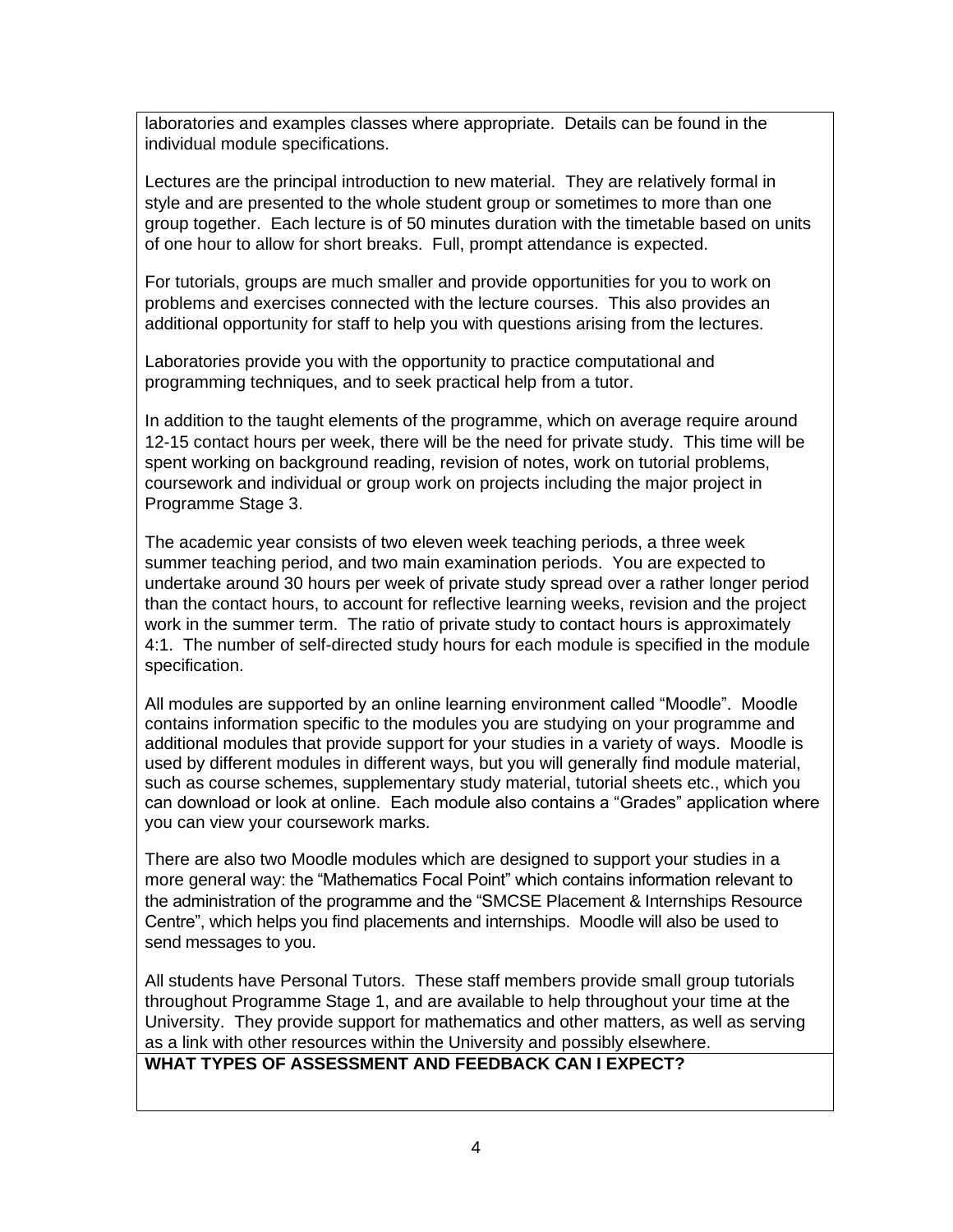### Assessment and Assessment Criteria

Most modules are assessed with examinations and courseworks. Details can be found in the individual module specifications*.* Assessment is carried out according to context and purpose and recognises that you may exhibit different aptitudes in different forms of assessment:

- Some assessment is by set exercises or coursework which you take home and complete with the aid of your notes.

- There are formal unseen written examinations every year.

- Some assessment takes the form of class or online tests.

- A small number of modules require students to give presentations.

- A core module at Programme Stage 3 consists of a group project. Group projects also form the basis of assessment for some electives.

In addition to assessing mathematical knowledge and understanding, the programme also assesses the ability to use mathematical ideas in the context of an application, the ability to carry out a substantial piece of independent work and the ability to communicate effectively.

Assessment Criteria are descriptions, based on the intended learning outcomes, of the skills, knowledge or attitudes that you need to demonstrate in order to complete an assessment successfully, providing a mechanism by which the quality of an assessment can be measured. Grade-Related Criteria are descriptions of the level of skills, knowledge or attributes that you need to demonstrate in order to achieve a certain grade or mark in an assessment, providing a mechanism by which the quality of an assessment can be measured and placed within the overall set of marks. Assessment Criteria and Grade-Related Criteria will be made available to you to support you in completing assessments. These may be provided in programme handbooks, module specifications, on the virtual learning environment or attached to a specific assessment task*.*

### Feedback on assessment

Feedback will be provided in line with our Assessment and Feedback Policy. In particular, you will normally be provided with feedback within three weeks of the submission deadline or assessment date. This would normally include a provisional grade or mark. For end of module examinations or an equivalent significant task (e.g. an end of module project), feedback will normally be provided within four weeks. The timescale for feedback on final year projects or dissertations may be longer. The full policy can be found at:

[https://www.city.ac.uk/\\_\\_data/assets/pdf\\_file/0008/68921/assessment\\_and\\_feedback\\_pol](https://www.city.ac.uk/__data/assets/pdf_file/0008/68921/assessment_and_feedback_policy.pdf) [icy.pdf](https://www.city.ac.uk/__data/assets/pdf_file/0008/68921/assessment_and_feedback_policy.pdf)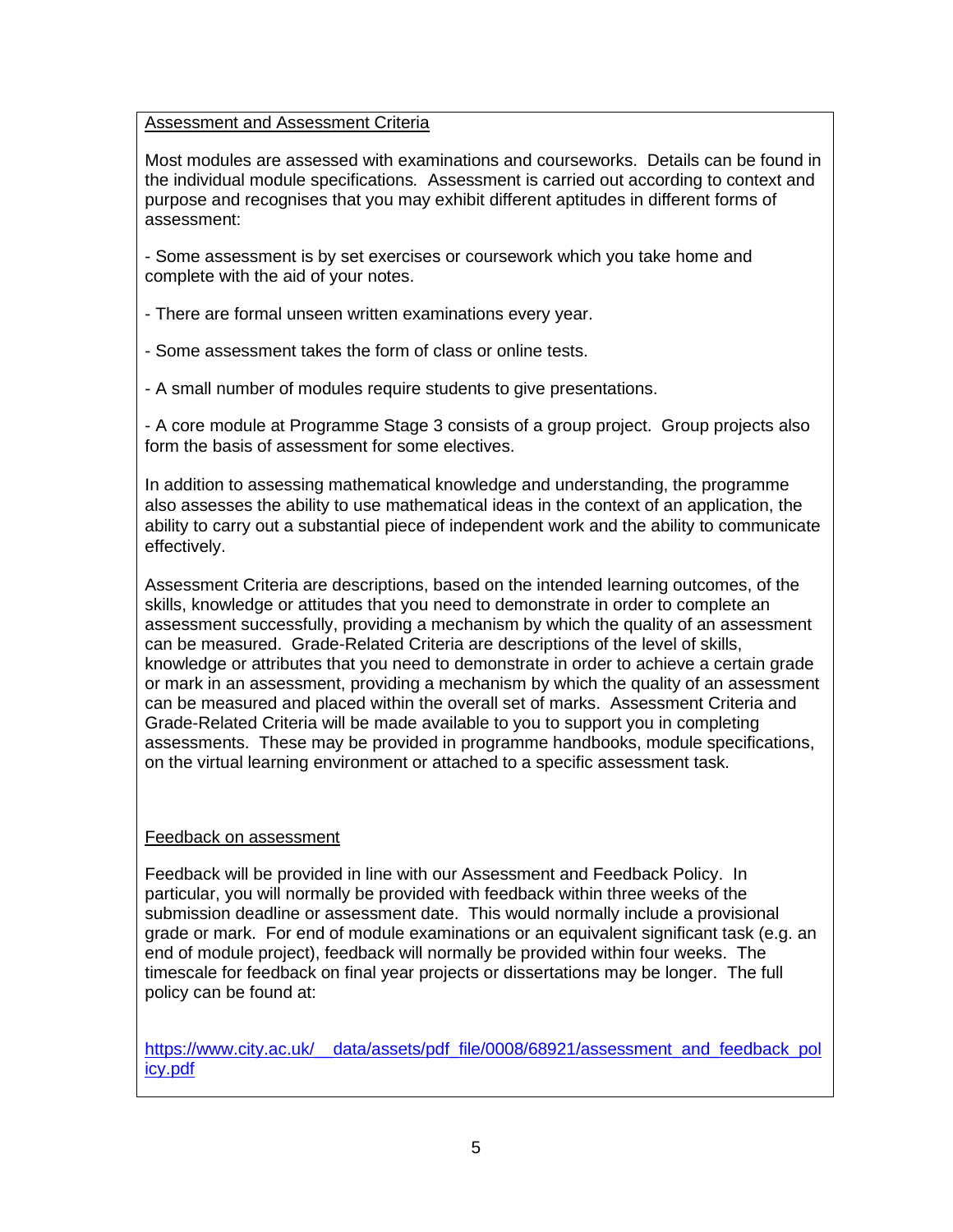Feedback will typically consist either of individual comments on your work, or of model solutions with general comments on common errors delivered during a lecture or via Moodle. For examinations, you may be allowed to view your scripts for feedback purposes, in conjunction with your lecturer.

### Assessment Regulations

In order to pass your Programme, you should complete successfully or be exempted from the relevant modules and assessments and will therefore acquire the required number of credits. You also need to pass each Programme Stage of your Programme in order to progress to the following Programme Stage.

Your overall aggregate mark will be calculated by combining the aggregate marks from Programme Stages 1, 2 and 3 in the ratio 1:3:6.

The pass mark for each module is 40%. The details of which assessment components need to be passed individually and of their respective pass marks are given in the module specifications.

If you fail an assessment component or a module, the following will apply:

- Compensation: where you fail up to a total of one sixth of the total credits of Programme Stages 1 or 2 at first or resit attempt, you may be allowed compensation if:
- Compensation is permitted for the module involved (see the What will I Study section of the programme specification), and
- It can be demonstrated that you have satisfied all the Learning Outcomes of the modules in the Programme Stage, and
- A minimum overall mark of no more than 10% below the module pass mark has been achieved in the module to be compensated, and
- An aggregate mark of 40% has been achieved for the Programme Stage.

Where you are eligible for compensation at the first attempt, this will be applied in the first instance rather than offering a resit opportunity.

If you receive a compensated pass in a module you will be awarded the credit for that module. The original component marks will be retained in the record of marks and your original module mark will be used for the purpose of your Award calculation.

• Compensation is not allowed at Programme Stage 3. As an exception to the standard regulations condonation of failure in modules may be considered by the Assessment Board as follows:

- Modules must have been taken in a single valid attempt, including where resits have taken place; this means that you must have taken all assessments associated with the Programme Stage within the normal specified time of that Programme Stage.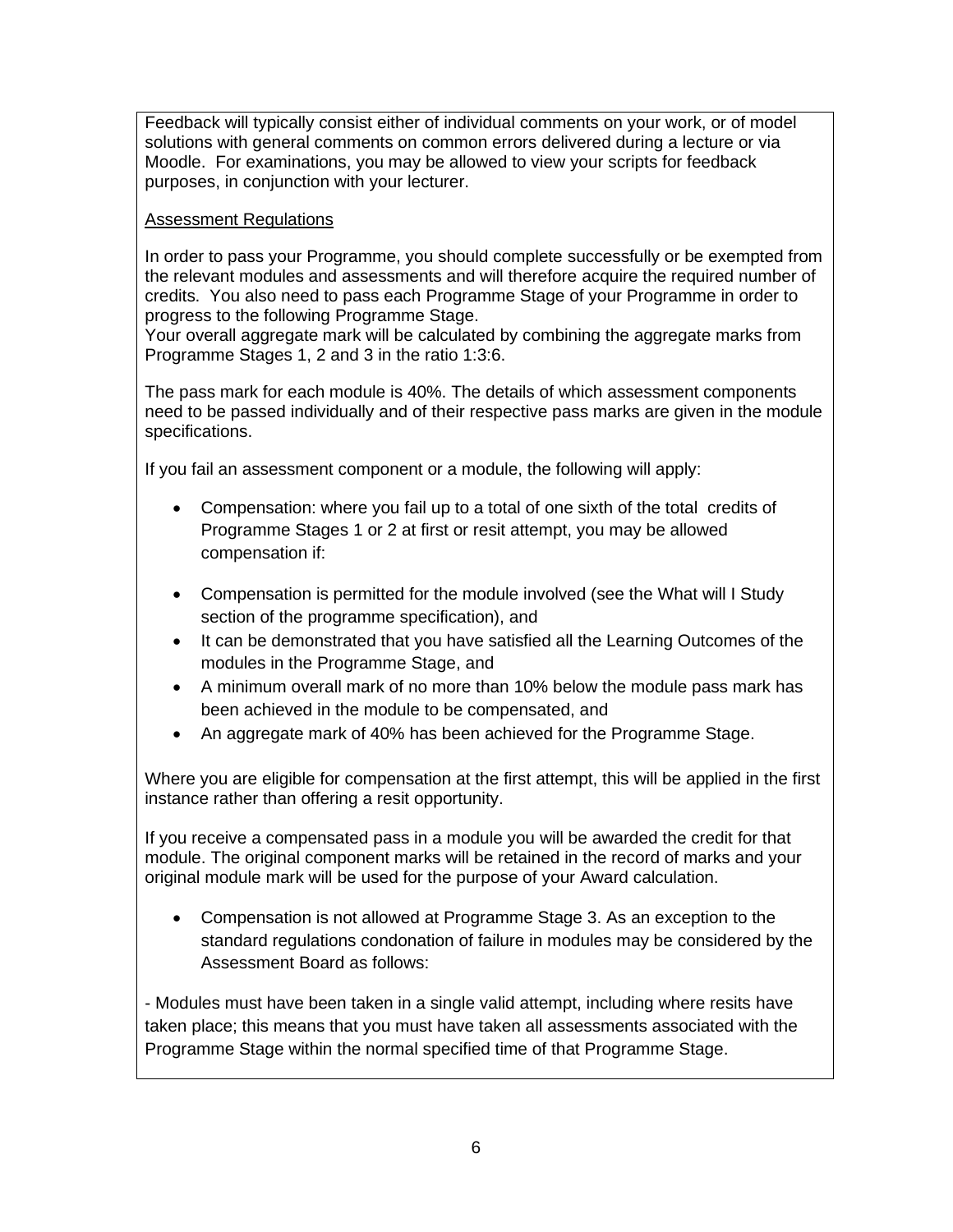- Condonation is only permissible for elective modules as set out in the Programme Scheme, thus ensuring that all Programme Route Learning Outcomes have been met.

- Condonation may only be made in one 15 credit module.

If you receive condonation for a Module you will be awarded the credits for that Module, however the actual mark obtained for that module will be used for the purpose of calculation towards the award.

• Resit: where you are not eligible for compensation at the first attempt, you will be offered one resit attempt.

If you are successful in the resit, you will be awarded the credit for that module. The mark for each assessment component that is subject to a resit will be capped at the pass mark for the module. This capped mark will be used in the calculation of the final module mark together with the original marks for the components that you passed at first attempt.

If you do not meet the pass requirements for a module and do not complete your resit by the date specified you will not progress to the next Programme Stage and the Assessment Board will require you to be withdrawn from the Programme.

If you fail to meet the requirements for a particular Programme Stage or the Programme, the Assessment Board will consider whether you are eligible for an Exit Award as per the table below.

If you would like to know more about the way in which assessment works at City, please see the full version of the Assessment Regulations at:

[http://www.city.ac.uk/\\_\\_data/assets/word\\_doc/0003/69249/s19.doc](http://www.city.ac.uk/__data/assets/word_doc/0003/69249/s19.doc)

## **WHAT AWARD CAN I GET?**

Bachelor's Degree with Honours:

| Progr<br>amme<br><b>Stage</b> | HE<br>Level | <b>Credits</b> | Weighting<br>(%) | <b>Class</b>      | ℅  |
|-------------------------------|-------------|----------------|------------------|-------------------|----|
|                               |             | 125            | 10               |                   | 70 |
|                               | 5           | 125            | 30               | II upper division | 60 |
| 3                             | 6           | 120            | 60               | II lower division | 50 |
|                               |             |                |                  | Ш                 | 4ሰ |

| Class                                       | % required           |
|---------------------------------------------|----------------------|
| II upper division<br>II lower division<br>Ш | 70<br>60<br>50<br>40 |
| lass                                        | % reguired           |

Ordinary Degree:

| <b>Progr</b><br>amme<br><b>Stage</b> | <b>HE</b><br>Level | <b>Credits</b> | Weighting<br>(%) | Class            | % required |
|--------------------------------------|--------------------|----------------|------------------|------------------|------------|
|                                      |                    | 125            | 10               | With Distinction |            |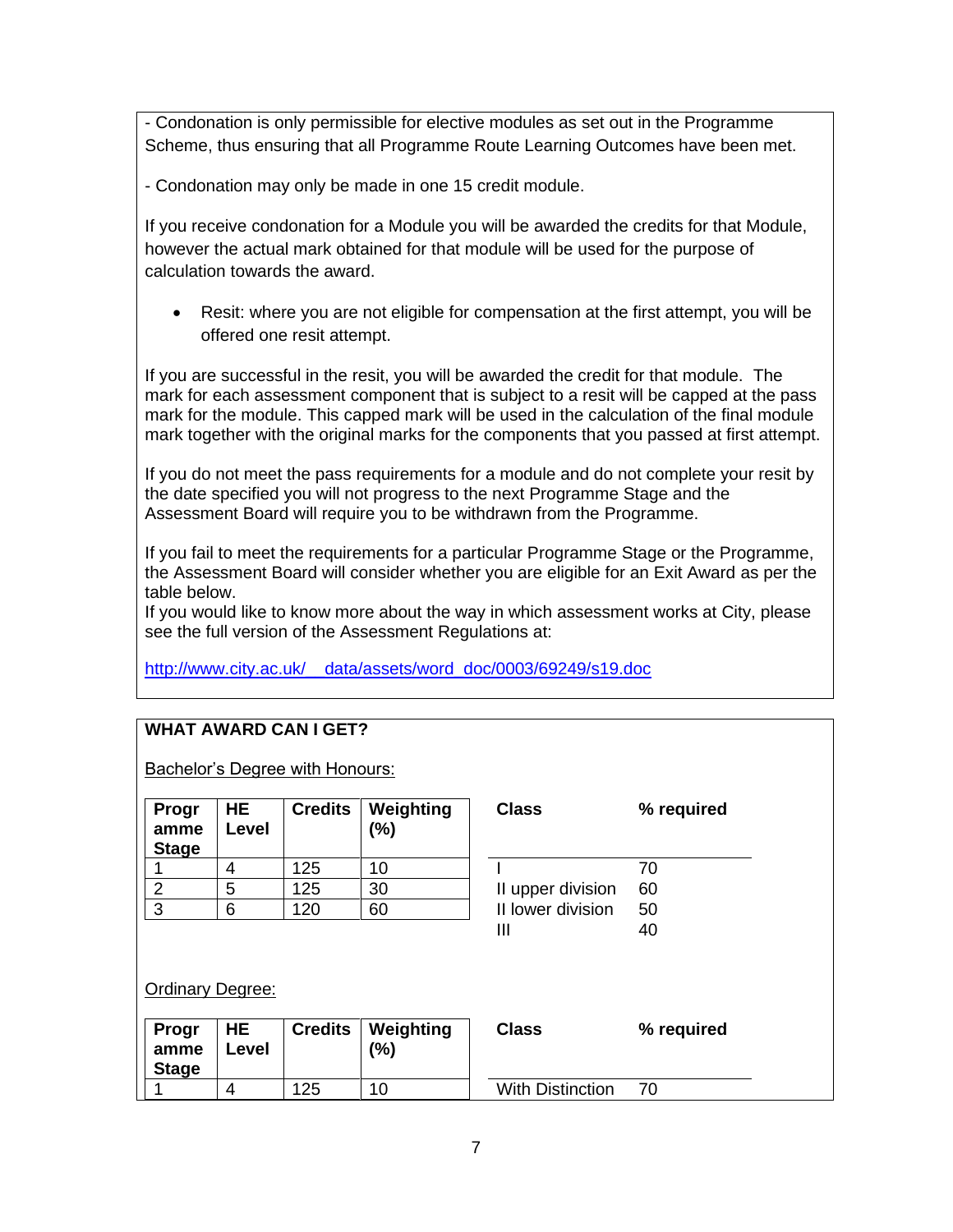|            | ∽<br>v | イクス | 30 | <b>With Merit</b> | 60 |
|------------|--------|-----|----|-------------------|----|
| $\sqrt{2}$ | 6      | 60  | 60 | Without           |    |
|            |        |     |    | Classification    |    |

## Diploma of Higher Education:

| <b>Progr</b><br>amme<br><b>Stage</b> | HE.<br>Level | $C$ redits $ $ | Weighting<br>(%) | <b>Class</b>            | ℅  |
|--------------------------------------|--------------|----------------|------------------|-------------------------|----|
|                                      |              | 125            | 25               | <b>With Distinction</b> | 70 |
|                                      | 5            | 125            | 75               | <b>With Merit</b>       | 60 |

| <b>Class</b>                                                              | % required     |
|---------------------------------------------------------------------------|----------------|
| <b>With Distinction</b><br><b>With Merit</b><br>Without<br>Classification | 70<br>60<br>40 |

40

## Certificate of Higher Education:

| Progr<br>amme<br><b>Stage</b> | <b>HE</b><br>Level | <b>Credits</b> | Weighting<br>$(\%)$ | <b>Class</b>            | % required |
|-------------------------------|--------------------|----------------|---------------------|-------------------------|------------|
|                               | 4                  | 125            | 100                 | <b>With Distinction</b> | 70         |
|                               |                    |                |                     | <b>With Merit</b>       | 60         |
|                               |                    |                |                     | Without                 | 40         |
|                               |                    |                |                     | Classification          |            |

## **WHAT WILL I STUDY?**

## Programme Stage 1

Programme Stage 1 consists of modules that make up 125 credits. All modules are compulsory.

| Code   | <b>Module</b><br><b>Credits</b> | Core/<br><b>Elective</b> | Can be<br>compen-<br>sated? | Level          |
|--------|---------------------------------|--------------------------|-----------------------------|----------------|
| MA1618 | 30                              | $\mathsf{C}$             | N                           | $\overline{4}$ |
| MA1605 | 15                              | $\mathsf{C}$             | N                           | 4              |
| EC1008 | 15                              | $\mathsf{C}$             | N                           | $\overline{4}$ |
| EC1009 | 15                              | $\mathsf{C}$             | N                           | $\overline{4}$ |
| MA1622 | 15                              | C                        | N                           | 4              |
| MA1608 | 15                              | C                        | Y                           | $\overline{4}$ |
| MA1614 | 15                              | $\mathsf{C}$             | N                           | $\overline{4}$ |
| MA1660 | 5                               | $\mathsf{C}$             | N                           | 4              |
|        |                                 |                          |                             |                |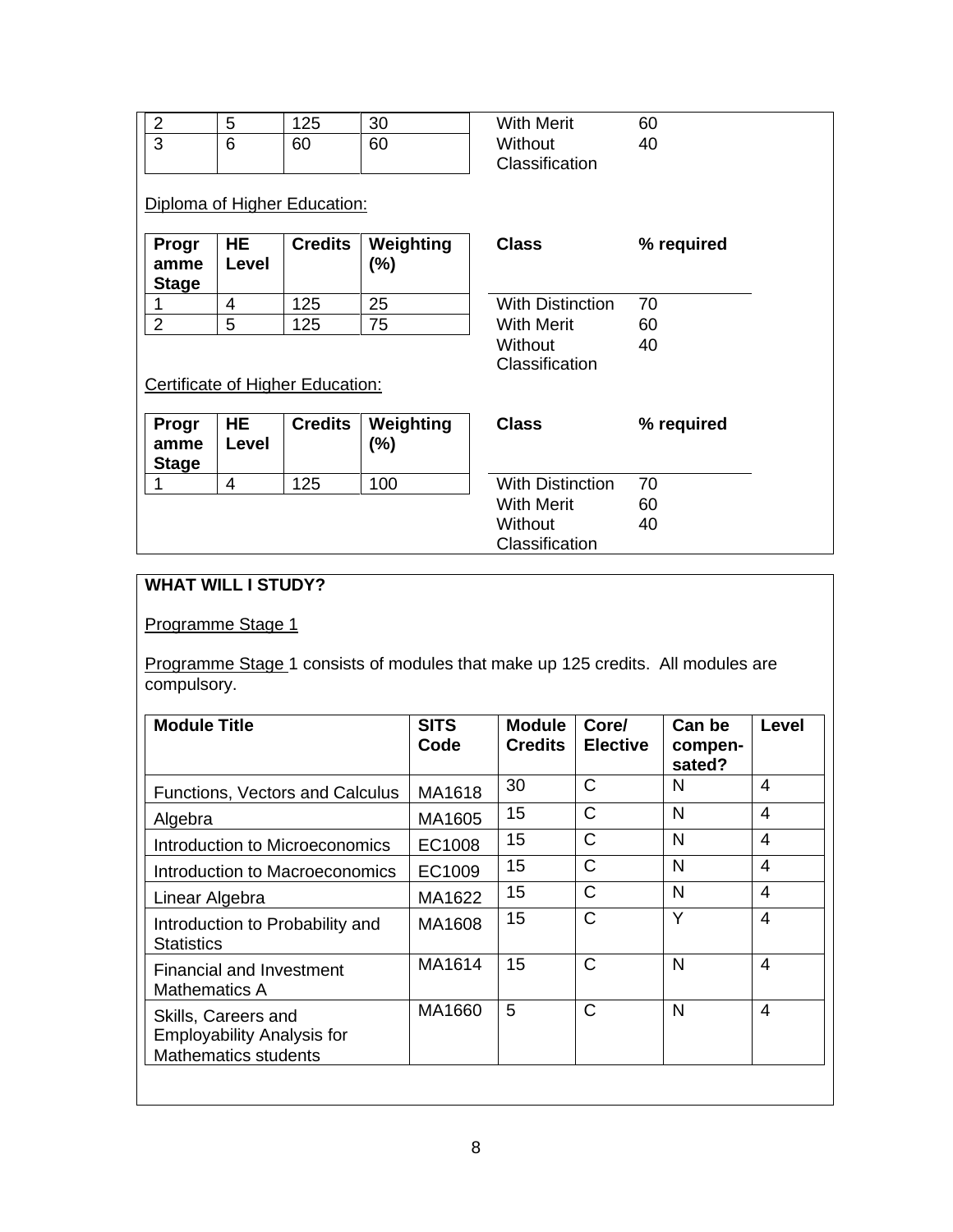## Programme Stage 2

Programme Stage 2 consists of modules that make up 125 credits.

There are seven compulsory modules and one elective module.

| <b>Module Title</b>                                  | <b>SITS</b><br>Code | <b>Module</b><br><b>Credits</b> | Core/<br><b>Elective</b> | Can be<br>compen-<br>sated? | Level |
|------------------------------------------------------|---------------------|---------------------------------|--------------------------|-----------------------------|-------|
| Programming and Data Science<br>for the Professions  | MA2619              | 15                              | C                        | Υ                           | 5     |
| <b>Real and Complex Analysis</b>                     | MA2616              | 30                              | C                        | N                           | 5     |
| <b>Vector Calculus</b>                               | MA2615              | 15                              | C                        | N                           | 5     |
| <b>Fundamentals of Finance</b>                       | AS2114              | 15                              | C                        | v                           | 5     |
| <b>Financial Reporting</b>                           | AS2207              | 15                              | C                        | Υ                           | 5     |
| <b>Financial and Investment</b><br>Mathematics B     | MA2614              | 15                              | C                        | Y                           | 5     |
| Professional Development and<br>Employability        | MA2700              | 5                               | C                        | N                           | 5     |
| <b>Sequences and Series</b>                          | MA2617              | 15                              | E                        | Y                           | 5     |
| <b>Applied Mathematics</b>                           | MA2607              | 15                              | E                        | Y                           | 5     |
| <b>Numerical Mathematics</b>                         | MA2608              | 15                              | E                        | Υ                           | 5     |
| Applications of Probability and<br><b>Statistics</b> | MA2611              | 15                              | Е                        | Y                           | 5     |

Programme Stage 3

Programme Stage 3 consists of modules that make up 120 credits. There are three compulsory modules and 60 credits of elective modules. Two modules must come from the mathematics elective modules (which are those in the list of elective modules whose module code begins with MA) and 30 credits from the remainder.

The module MA2611 is a prerequisite for AS2204.

| <b>Module Title</b>              | <b>SITS</b><br>Code | <b>Module</b><br><b>Credits</b> | Core/<br><b>Elective</b> | Can be<br>compen-<br>sated? | Level |
|----------------------------------|---------------------|---------------------------------|--------------------------|-----------------------------|-------|
| <b>Differential Equations</b>    | MA3660              | 30                              | C                        | N                           | 6     |
| <b>Group Project</b>             | MA3697              | 15                              | C                        | N                           | 6     |
| <b>Advanced Complex Analysis</b> | MA3661              | 15                              | С                        | N                           | 6     |
| <b>Game Theory</b>               | MA3662              | 15                              | E                        | N                           | 6     |
| <b>Stochastic Models</b>         | AS2204              | 15                              | Е                        | N                           | 5     |
| <b>Operational Research</b>      | AS3021              | 15                              | E                        | N                           | 6     |
| <b>General Insurance</b>         | AS3303              | 15                              | E                        | N                           | 6     |
| <b>Corporate Finance</b>         | EC3010              | 15                              | F                        | N                           | 6     |
| Introduction to Financial        | EC3011              | 15                              | E                        | N                           | 6     |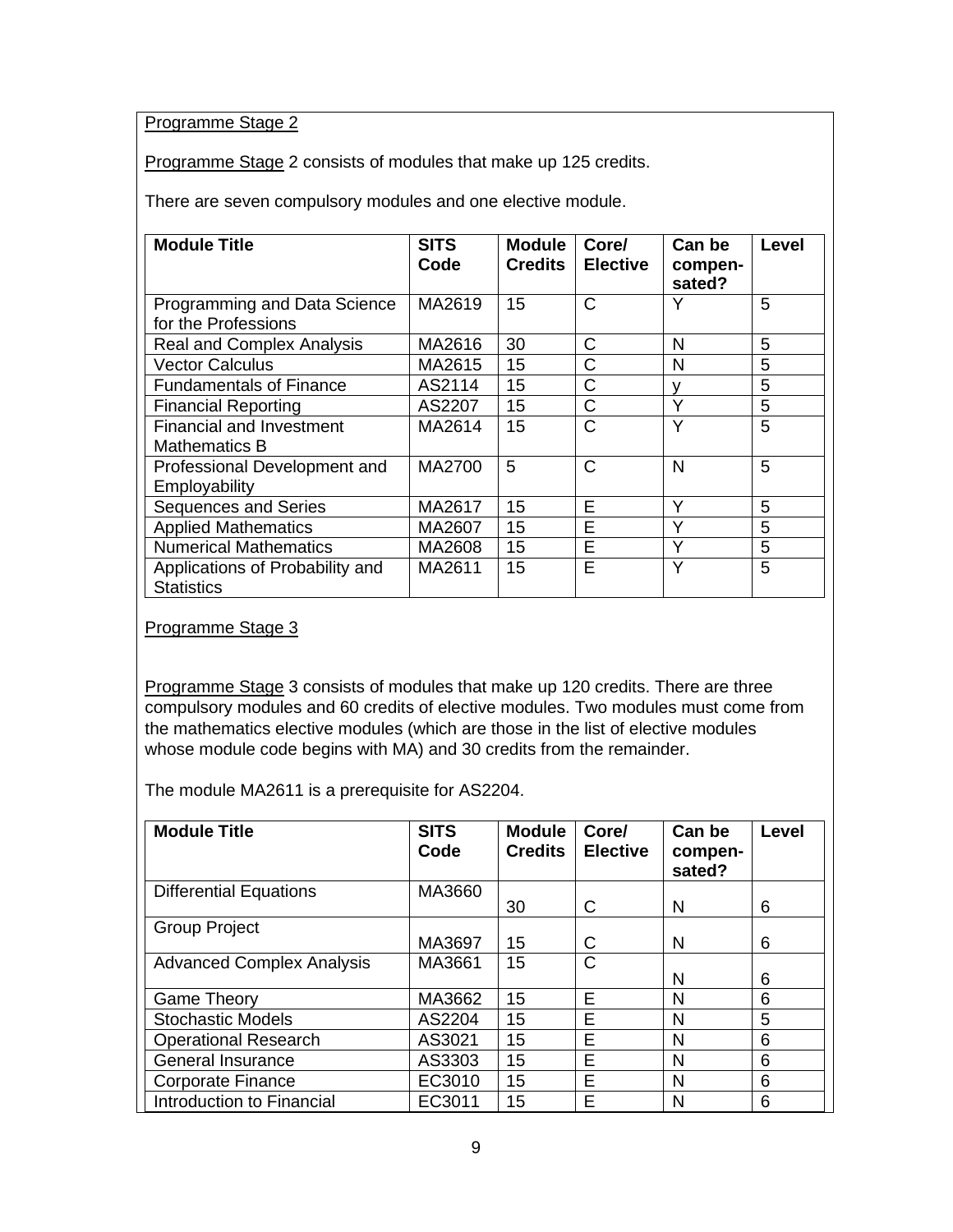| <b>Derivatives</b>                             |        |    |   |   |   |
|------------------------------------------------|--------|----|---|---|---|
| Corporate Risk Management                      | FR2105 | 15 | E | N | 5 |
| <b>Discrete Mathematics</b>                    | MA3604 | 15 | E | N | 6 |
| <b>Dynamical Systems</b>                       | MA3608 | 15 | E | N | 6 |
| Introduction to the Mathematics<br>of Fluids   | MA3609 | 15 | E | N | 6 |
| Introduction to Mathematical<br><b>Physics</b> | MA3663 | 15 | F | N | 6 |
| <b>Mathematical Processes for</b><br>Finance   | MA3614 | 15 | F | N | 6 |
| <b>Groups and Symmetry</b>                     | MA3615 | 15 | F | N | 6 |
| <b>Mathematical Biology</b>                    | MA3616 | 15 | Е | N | 6 |
| Probability 2                                  | MA3666 | 15 | F | N | 6 |

### **WHAT KIND OF CAREER MIGHT I GO ON TO?**

Mathematics and finance programmes prepare you for future employment by providing you with key skills highly valued by employers. Our graduates are very successful at finding employment in a wide range of areas.

Many of our graduates secure jobs in the financial sector. Some of the typical financial institutions recent graduates have gone on to work for include Lloyds TSB, KPMG, Citigroup, Santander, TBS, Commerzbank, and NatWest. Typical jobs within the financial sector have included Financial Consultant, Investment Banker, and Customer Service Officer.

Former students have also gone on to do finance-related work such as accounting or banking management for other types of institutions. Recent examples include the British Museum, The National Children's Bureau, the UK Border Agency and a large number of retailers such as Orange, JD Sports or Sainsbury's.

A significant number of graduates go on to do further study in the form of an MSc or a PhD in a Mathematics related area or to receive specialist training for particular professions. Examples of specialist training are the PGCE (Postgraduate Certificate in Education), Chartered Financial Analyst and Chartered Accountant.

The Centre for Career & Skills Development provides a service to current full-time and parttime undergraduates and postgraduates and to recent graduates of the University. Their aim is to give you the advice, information and skills you need to make a smooth transition into the world of work.

If you would like more information on the Careers support available at City, please go to: [http://www.city.ac.uk/careers/for-students-and-recent-graduates.](http://www.city.ac.uk/careers/for-students-and-recent-graduates)

## **WHAT PLACEMENT OPPORTUNITIES WILL BE AVAILABLE TO ME?**

You may go on an approved placement between the second and third years, taking module MA2698 Professional Placement. Your experience will be graded on the basis of reports from two visits made by the Visiting Tutor and your final report. However, although the grade obtained is reported on the degree transcript it does not contribute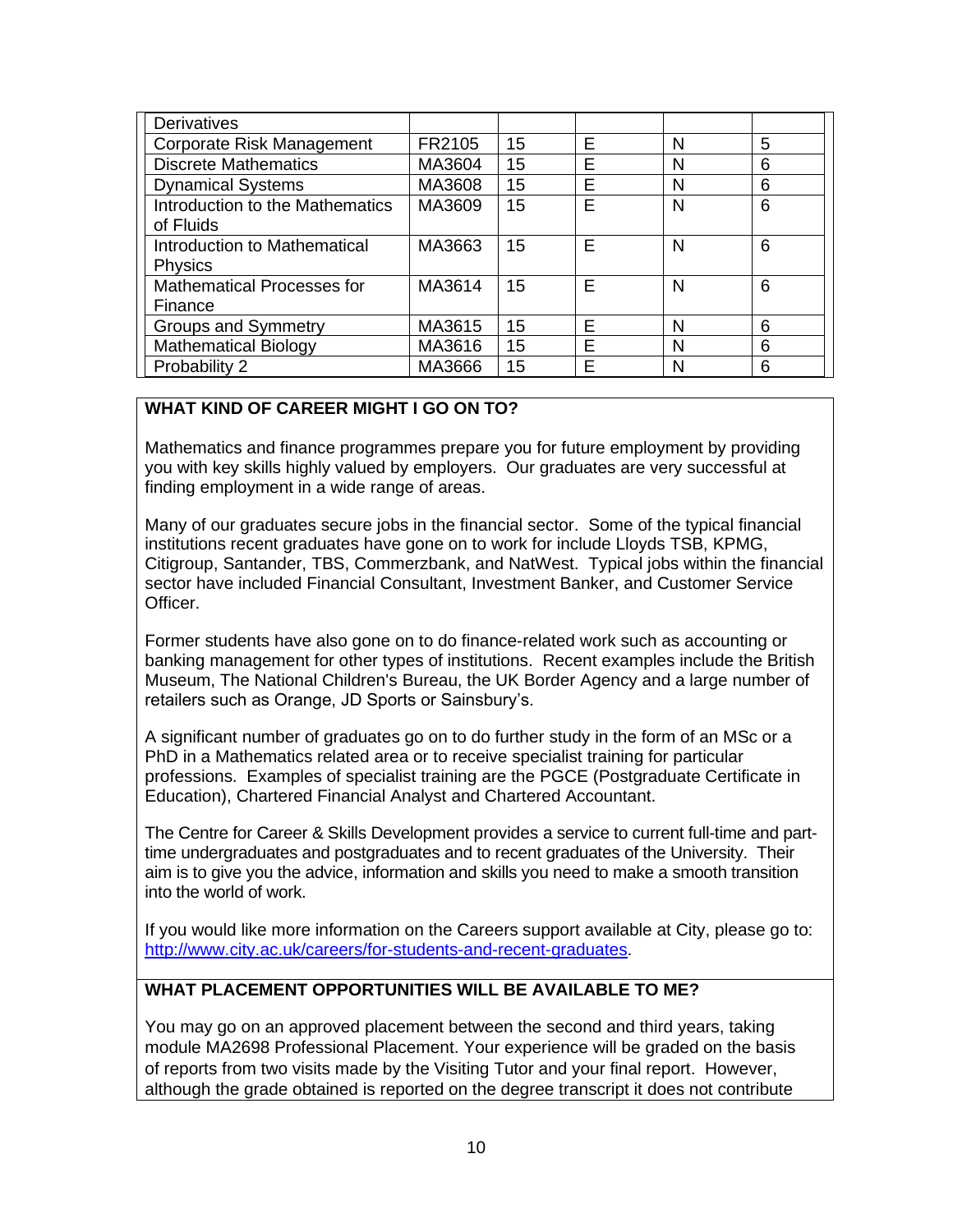to the final degree result.

Placement guidelines are issued to students and employers at the commencement of training, and these include a placement health and safety booklet. Early in the placement year you will be required, in conjunction with your Workplace Supervisor and the Visiting Tutor (a member of academic staff), to produce a placement plan. Training is monitored through two formal visits by the Visiting Tutor, and written reports. Informal contact is maintained throughout the year as necessary.

If you wish to take a professional placement then you are advised to register accordingly at the beginning of Programme Stage 2. The School of Mathematics, Computer Science and Engineering Professional Liaison Unit Work Based Learning Advisor collaborates with the University Career and Skills Development Service to deliver a series of Professional Development workshops to prepare you for searching for and applying for a work placement. The Professional Liaison Unit is in regular contact with companies and other organisations concerning the availability of training placements and will advise students on making applications.

Independently from the Placements scheme described above, the Work Based Learning Advisor and the Careers Centre also provide support if you wish to take a summer internship during any of your years at University. Furthermore, City University through the Careers Centre supports several volunteering schemes which allow you to develop valuable work and inter-personal skills.

You are welcome to make your own applications at any time but are strongly advised to discuss these with the Work Based Learning Advisor. Support for seeking placements is provided in the SMCSE Placement & Internships Resource Centre module on Moodle.

## **HOW DO I ENTER THE PROGRAMME?**

Our typical offer for entry to the first year of the programme is AAB with A in A-level mathematics, or an International Baccalaureate with 32 points including 6 at Higher Level mathematics.

Entry is also possible via the International Foundation Programmes provided by INTO City University London and Kaplan International College London. If you have studied another foundation course or have other equivalent qualifications then you will be considered individually.

Please note that TOEFL is not accepted as evidence of English language ability for students that require a Confirmation of Acceptance for Studies. Students taking IELTS are required to obtain an overall grade of at least 6.0 with at least 6.0 in each subcomponent of the test.

## **RPL/RP(E)L Requirements**

Second year entry:

Direct entry into the second year is also possible. This is normally for students who have successfully completed the first year of a similar undergraduate course. In all cases you